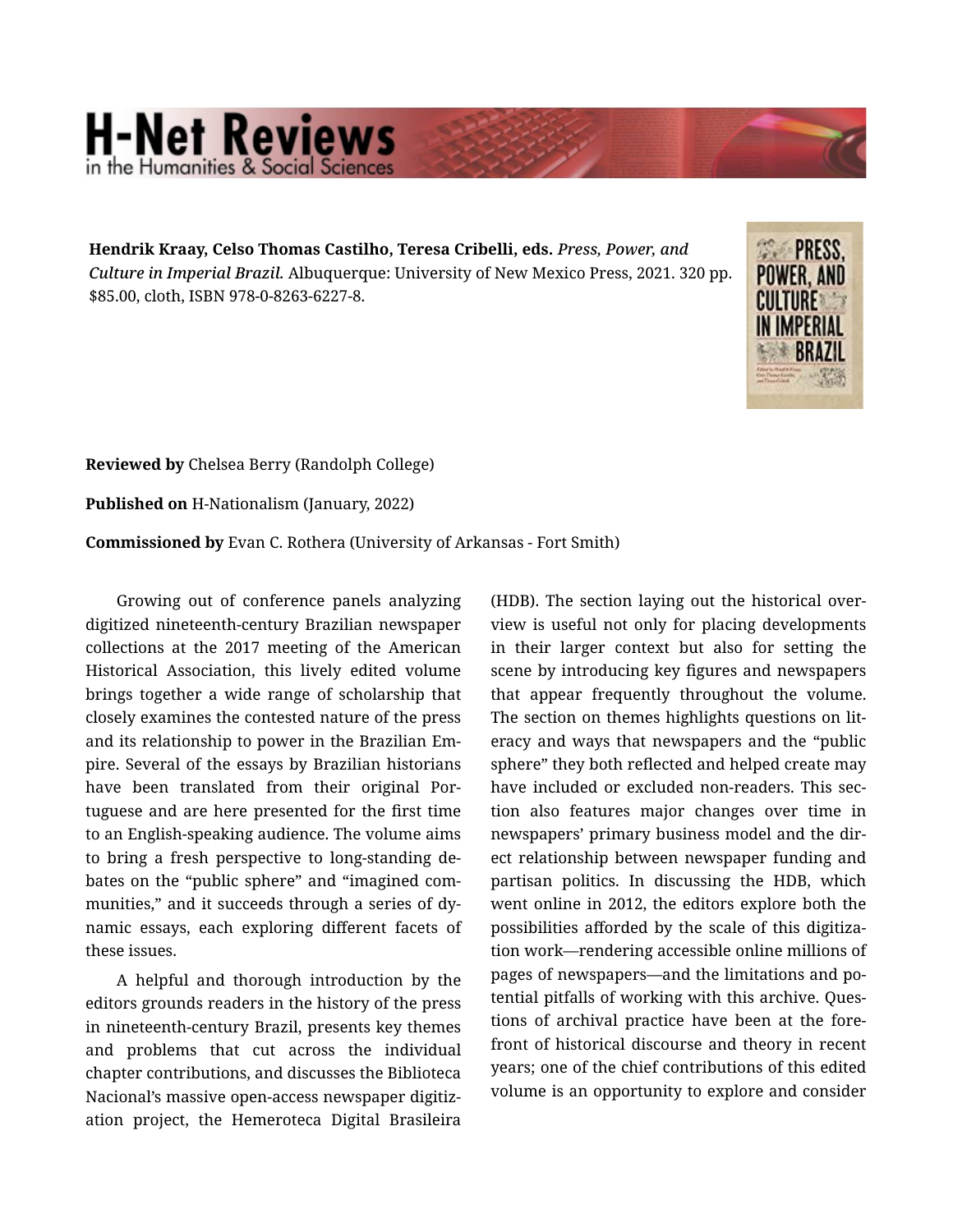the possibilities afforded by the HDB through con‐ crete examples across many individual topics.

The topics themselves extend over a wide range of questions interrogating the same body of sources and the press itself as a construction of power; reading this volume feels akin to the de‐ light of looking through a kaleidoscope and seeing multiple permutations of research on the same newspaper collections. The essays are organized in two chronological sections: chapters 1-4 focus on the early decades of the Brazilian Empire from the 1820s through the 1840s, while chapters 5-11 focus on the second half of the nineteenth century. Essay topics include intense political rumbles in the early decades of the empire and ways journal‐ ists consciously presented themselves as "spokes‐ men for public opinion" and practitioners of "civic pedagogy" (p. 45, chapter 1); disease and the mi‐ grant trade in the 1830s (chapter 4); and satirical illustrations in magazines (chapter 7)—one partic‐ ularly entertaining and illuminating illustration is blown up as part of the volume's title page. Sever‐ al chapters are dedicated to emergent and devel‐ oping subgenres within newspaper columns, from *crônicas* (literary commentary on the news, in‐ creasingly presented in fictional forms, chapter 5) to *apendidos* (paid articles or letters to the editor, chapter 9) and new spaces for advertising (chapter 6). Finally, while slavery is ever-present in the volume, several essays focus particularly on the topic, including chapters on the transatlantic slave trade in 1830s newspapers and their rela‐ tionship to Brazilian politics (chapter 2); enslaved readers and laborers in print shops (chapter 3); and the American Civil War and transformations of capitalism in Portuguese-language periodicals published in the United States and shipped south on the steamer line connecting New York and Rio de Janeiro (chapter 10).

Of particular interest to readers of this forum is the volume's attention to the relationships between the press and nationalism, exploring how "the press undergirded a national community, knit together by steamship lines and mule trains and, later, railroads" (p. 14). While the themes of polit‐ ics and power suffuse the entire volume, a few chapters focus explicitly on how networks of newspapers knitted together a sense of national community in the Brazilian Empire. Hendrik Kraay's contribution (chapter 8) does so by tracing 128 letters of Bahian provincial correspondence in Rio de Janeiro newspapers over the course of a single year in 1868, arguing that the dense connec‐ tions between the two regions bound "the newspa‐ per reading public together into a shared public sphere" (p. 175). The logistics of the relationship between provincial correspondents and the presses in the capital are revealing, as letters in‐ terpreting local events in Bahia arrived in Rio de Janeiro by steamship within a week of the events themselves and were swiftly turned around and circulated back to the province—and to provinces across Brazil—in bundles of the major daily news‐ papers. Many of the letters focused on provincial politics, but they also included commercial news, obituaries, and a "grab-bag of trivia" of daily life, connecting expatriates in the capital to home and businesses to trade conditions (p. 187). Two graphs in this chapter highlight the frequency of provin‐ cial letters in newspapers and the speed from writing to publication. This chapter highlights the rich potential of the HDB: if troves of mid-nine‐ teenth-century provincial correspondence—hun‐ dreds of letters each year in the main Rio de Janeiro dailies—are accessible online, with the database continuing to expand, how will the track‐ ing and mapping of these letters, their content, and the logistics of their circulation affect how his‐ torians think about the construction of national identities? I was curious, for example, about "cross-pollination" of regional and national iden‐ tities between provinces running through the Rio de Janeiro newspapers, or how this mechanism for sharing provincial news in the 1850s and 60s transformed with the installation of telegraphs in the 1870s. This is not a criticism of the chapter; rather, it is a testament to the enormous potential